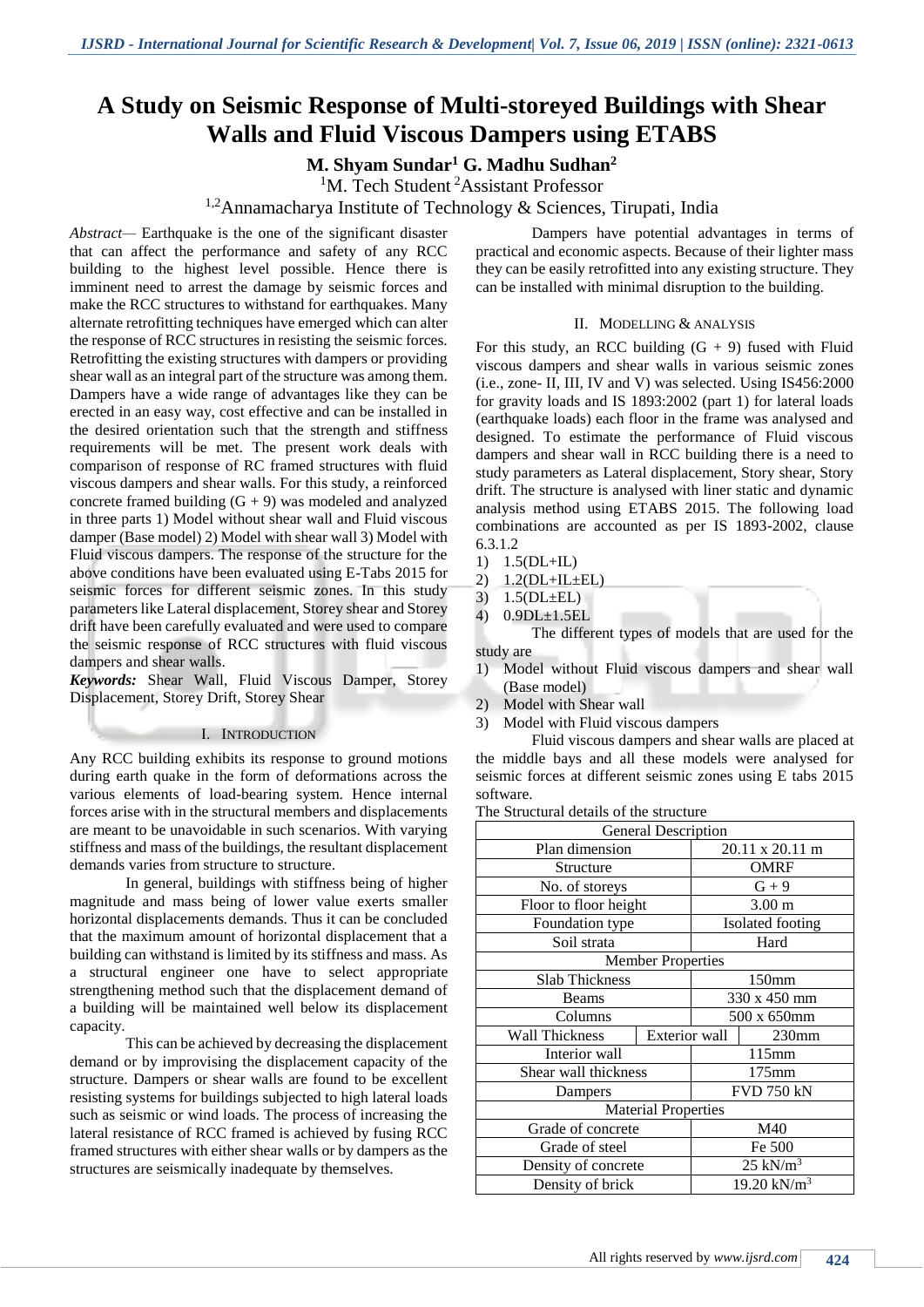| Modulus of elasticity of<br>concrete | $31622.78$ N/mm <sup>2</sup>      |
|--------------------------------------|-----------------------------------|
| Modulus of elasticity of steel       | $2 \times 10^5$ N/mm <sup>2</sup> |
| <b>Load Intensities</b>              |                                   |
| Floor finish                         | $1 \text{ kN/m}^2$                |
| Live load                            | $2 \text{ kN/m}^2$                |

Table 1: Structural Details

The following are the parameters of earthquake loads considered as Per IS 1393 – 2002 codal provisions for this study.

| Parameters                | values    |
|---------------------------|-----------|
| Seismic Zone Factor       |           |
| Zone 5                    | 0.36      |
| Zone 4                    | 0.24      |
| Zone 3                    | 0.16      |
| Zone 2                    | 0.10      |
| Importance factor         | 1.0       |
| Response reduction factor | 3.0       |
| Percentage of damping     | 5%        |
| Soil type                 | Hard soil |

Table 2: Parameters for Earthquake Loads

## *A. Details of Dampers*

The dampers manufactured by Taylor Devices Inc. are generally available in two configurations. They are: -

- 1) Fluid viscous dampers & lock-up devices clevis clevis configuration.
- 2) Fluid viscous dampers & lock-up devices clevis base plate configuration.

For modelling the dampers the first configuration clevis – base plate was adopted.



Fig. 1: Clevis – Base plate configuration of Fluid viscous damper

## III. RESULTS & DISCUSSIONS

In order to evaluate the seismic response of concrete structures with shear walls and Fluid viscous dampers a detailed study have been carried out. All the models were analysed using response spectrum analysis and the parameters from those results like story displacements, story shear, and story drift were compared. The comparison was done in three levels.

- 1) Seismic performance of Base model lying in zone 2 to zone 5
- 2) Comparison of seismic performance of model with shear wall from zone 2 to zone 5
- 3) Comparison of seismic performance of model with Fluid viscous damper from zone 2 to zone 5



Fig. 2: Plan and 3D view of Base model



Fig. 3: Plan and 3D view of Shear wall model



Fig. 4: Elevation and 3D view of Fluid viscous damper model

|                    |                  | Base  | Shear | <b>FV</b> |
|--------------------|------------------|-------|-------|-----------|
| Story              | Elevation<br>(m) | Model | Wall  | Damper    |
|                    |                  | (mm)  | (mm)  | (mm)      |
| Story11            | 33               | 23.5  | 14.8  | 19.2      |
| Story10            | 30               | 22.7  | 14    | 18.4      |
| Story9             | 27               | 21.5  | 12.9  | 17.3      |
| Story8             | 24               | 19.8  | 11.8  | 15.9      |
| Story7             | 21               | 17.8  | 10.5  | 14.4      |
| Story6             | 18               | 15.5  | 9.1   | 12.6      |
| Story5             | 15               | 13    | 7.7   | 10.7      |
| Story4             | 12               | 10.4  | 6.4   | 8.8       |
| Story3             | 9                | 7.7   | 5.1   | 6.7       |
| Story <sub>2</sub> | 6                | 4.9   | 3.8   | 4.7       |
| Story1             | 3                | 1.7   | 2.8   | 2.5       |
| Base               | 0                | 0     | 0     | 0         |

Table 3: Maximum Storey Displacements in Zone 2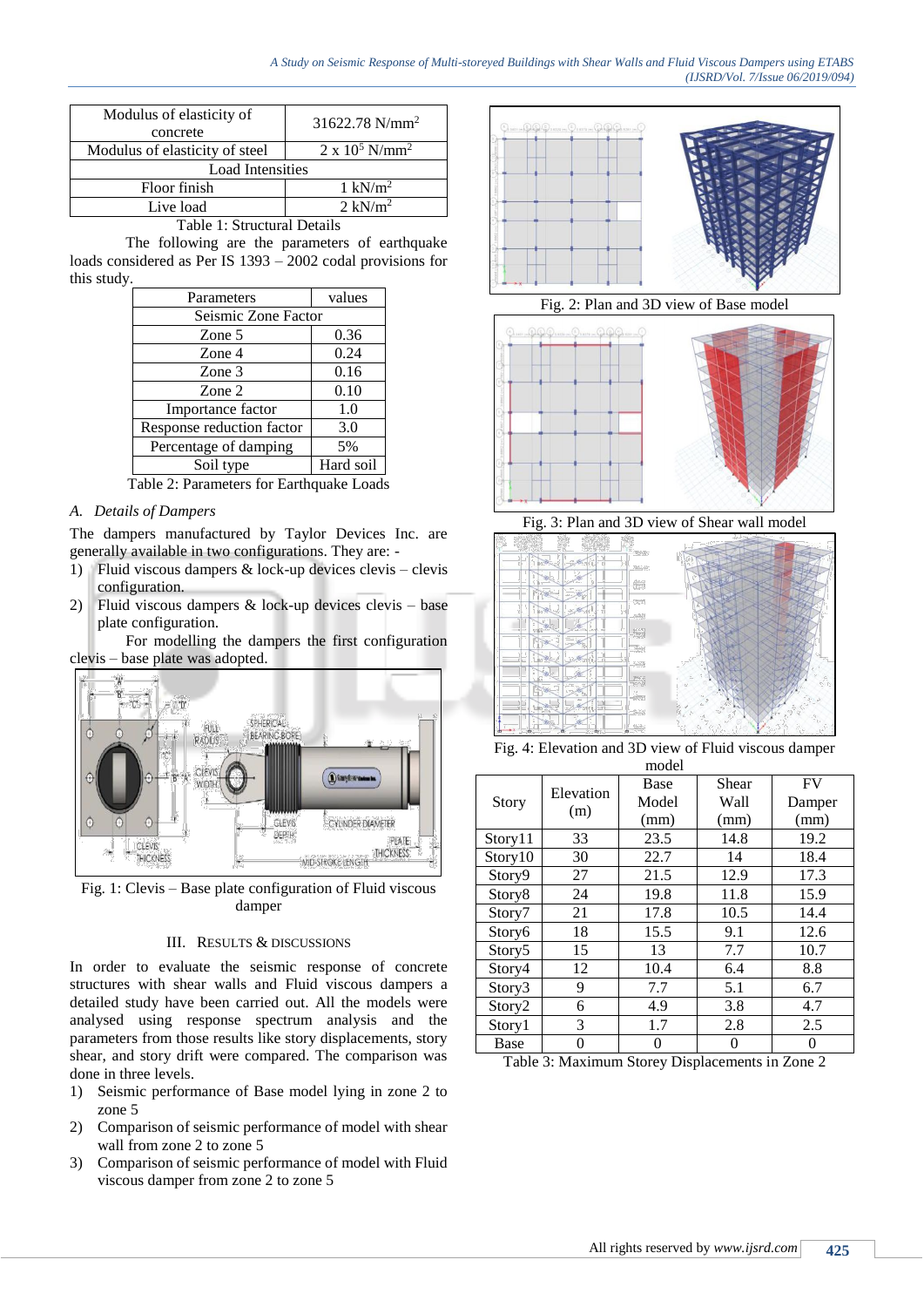$0<sub>1</sub>$ 

 $\circ$ 

 $10$ 





| <b>Story</b>       | Elevation<br>(m) | <b>Base Model</b><br>(mm) | Shear<br>wall<br>(mm) | FV Damper<br>(mm) |
|--------------------|------------------|---------------------------|-----------------------|-------------------|
| Story11            | 33               | 37.5                      | 23.9                  | 28.9              |
| Story10            | 30               | 36.3                      | 22.4                  | 27.6              |
| Story9             | 27               | 34.3                      | 20.7                  | 26                |
| Story <sub>8</sub> | 24               | 31.6                      | 18.8                  | 23.8              |
| Story7             | 21               | 28.4                      | 16.8                  | 21.4              |
| Story6             | 18               | 24.7                      | 14.6                  | 18.8              |
| Story5             | 15               | 20.8                      | 12.4                  | 16                |
| Story4             | 12               | 16.6                      | 10.2                  | 13                |
| Story3             | 9                | 12.3                      | 8.1                   | 10.1              |
| Story <sub>2</sub> | 6                | 7.8                       | 6.1                   | 7.1               |
| Story1             | 3                | 2.6                       | 4.4                   | 4.1               |
| Base               | 0                | $^{(1)}$                  | $\Omega$              | 0                 |







| Story              | Elevation<br>(m) | <b>Base Model</b><br>(mm) | Shear<br>wall<br>(mm) | FV Damper<br>(mm) |
|--------------------|------------------|---------------------------|-----------------------|-------------------|
| Story11            | 33               | 56.3                      | 35.5                  | 41.8              |
| Story10            | 30               | 54.5                      | 33.4                  | 40                |
| Story9             | 27               | 51.5                      | 30.8                  | 37.5              |
| Story8             | 24               | 47.5                      | 27.9                  | 34.4              |
| Story7             | 21               | 42.6                      | 24.8                  | 30.9              |
| Story6             | 18               | 37.1                      | 21.5                  | 27                |
| Story <sub>5</sub> | 15               | 31.1                      | 18.3                  | 22.9              |
| Story4             | 12               | 24.9                      | 15                    | 18.7              |
| Story3             | 9                | 18.4                      | 12                    | 14.5              |
| Story <sub>2</sub> | 6                | 11.7                      | 9.1                   | 10.3              |



40

50

60





| Fig. 7: Maximum Storey Displacements in Zone 4 |           |          |       |        |  |
|------------------------------------------------|-----------|----------|-------|--------|--|
|                                                |           | Base     | Shear | FV     |  |
| <b>Story</b>                                   | Elevation | Model    | Wall  | Damper |  |
|                                                | (m)       | (mm)     | (mm)  | (mm)   |  |
| Story11                                        | 33        | 84.4     | 53.2  | 61.2   |  |
| Story10                                        | 30        | 81.7     | 50.1  | 58.5   |  |
| Story9                                         | 27        | 77.3     | 46.2  | 54.7   |  |
| Story8                                         | 24        | 71.2     | 41.9  | 50.2   |  |
| Story7                                         | 21        | 63.9     | 37.2  | 45     |  |
| Story6                                         | 18        | 55.6     | 32.3  | 39.3   |  |
| Story5                                         | 15        | 46.7     | 27.4  | 33.4   |  |
| Story4                                         | 12        | 37.3     | 22.6  | 27.3   |  |
| Story3                                         | 9         | 27.6     | 18    | 21.2   |  |
| Story <sub>2</sub>                             | 6         | 17.5     | 13.7  | 15.1   |  |
| Story1                                         | 3         | 5.9      | 10    | 9.2    |  |
| Base                                           | ∩         | $\theta$ | 0     |        |  |

Table 6: Maximum Storey Displacements in Zone 5

# Max storey displacements in zone 5



|  | Fig. 8: Maximum Storey Displacements in Zone 5 |
|--|------------------------------------------------|
|  |                                                |

| Story              | Elevation<br>(m) | <b>Base Model</b> | Shear wall | <b>FV</b><br>Damper |
|--------------------|------------------|-------------------|------------|---------------------|
| Story9             | 33               | 0.8               | 0.8        | 0.8                 |
| Story8             | 30               | 1.2               | 1.1        | 1.1                 |
| Story7             | 27               | 1.7               | 1.1        | 1.4                 |
| Story6             | 24               | 2                 | 1.3        | 1.5                 |
| Story5             | 18               | 2.3               | 1.4        | 1.8                 |
| Story4             | 16               | 2.5               | 1.4        | 1.9                 |
| Story3             | 15               | 2.6               | 1.3        | 1.9                 |
| Story <sub>2</sub> | 12               | 2.7               | 1.3        | 2.1                 |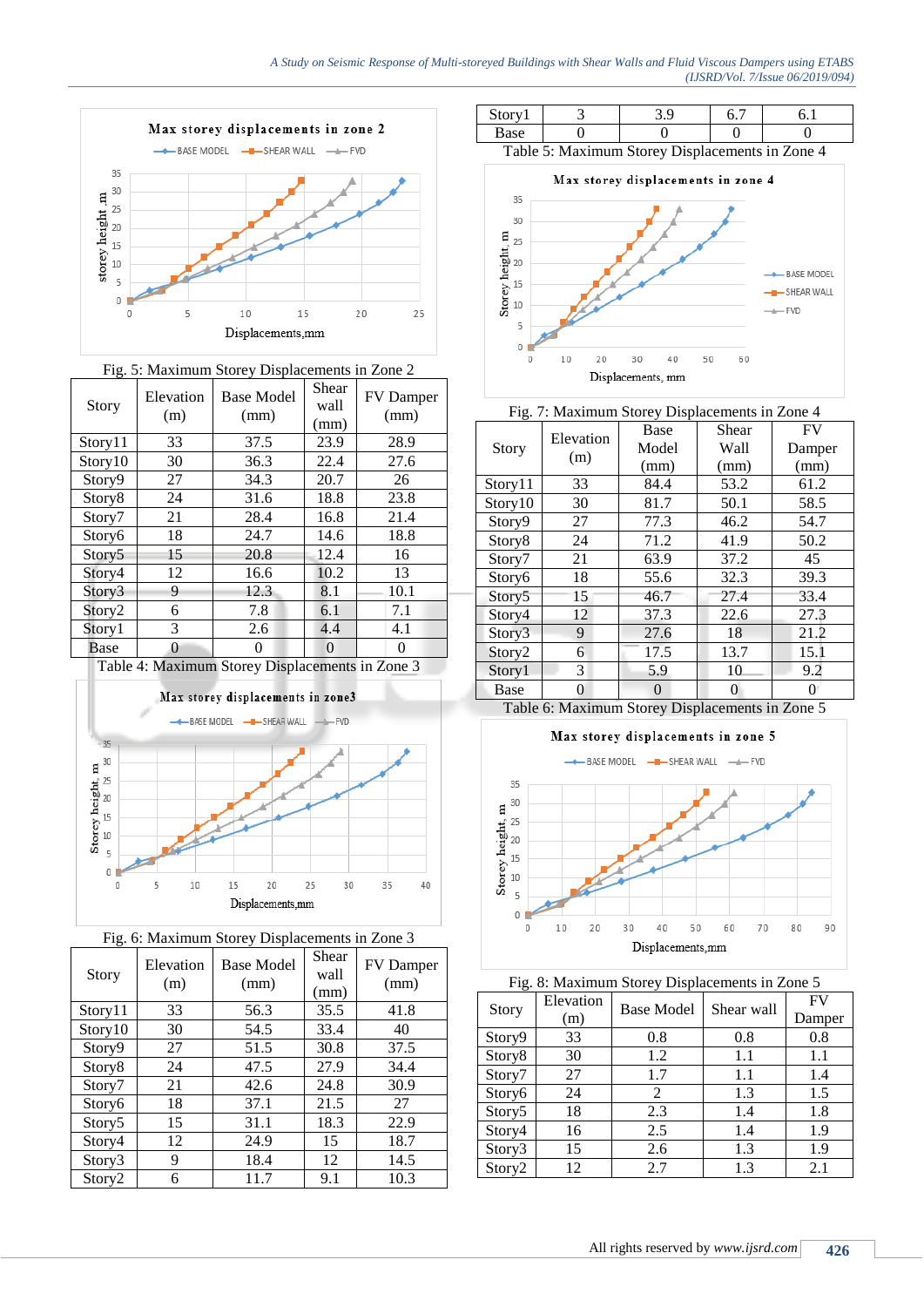### *A Study on Seismic Response of Multi-storeyed Buildings with Shear Walls and Fluid Viscous Dampers using ETABS (IJSRD/Vol. 7/Issue 06/2019/094)*



| Fig. 9: Maximum Storey Drifts in Zone 2 |           |       |       |           |
|-----------------------------------------|-----------|-------|-------|-----------|
|                                         | Elevation | Base  | Shear | <b>FV</b> |
| Story                                   | (m)       | Model | wall  | Damper    |
| Story9                                  | 33        | 1.2   | 1.5   | 1.3       |
| Story8                                  | 30        | 2     | 1.7   | 1.6       |
| Story7                                  | 27        | 2.7   | 1.9   | 2.2       |
| Story6                                  | 24        | 3.2   | 2     | 2.4       |
| Story5                                  | 21        | 3.7   | 2.2   | 2.6       |
| Story4                                  | 18        | 3.9   | 2.2   | 2.8       |
| Story3                                  | 15        | 4.2   | 2.2   | 3         |
| Story2                                  | 12        | 4.3   | 2.1   | 2.9       |
| Story1                                  | 9         | 4.5   | 2     | 3         |
| <b>GF</b>                               | 6         | 5.2   | 1.7   | 3         |





| Fig. 10: Maximum Storey Drifts in Zone 3 |           |       |       |        |
|------------------------------------------|-----------|-------|-------|--------|
|                                          | Elevation | Base  | Shear | FV     |
| Story                                    | (m)       | Model | wall  | Damper |
| Story9                                   | 33        | 1.8   | 2.1   | 1.8    |
| Story8                                   | 30        | 3     | 2.6   | 2.5    |
| Story7                                   | 27        | 4     | 2.9   | 3.1    |
| Story6                                   | 24        | 4.9   | 3.1   | 3.5    |
| Story5                                   | 21        | 5.5   | 3.3   | 3.9    |
| Story4                                   | 18        | 6     | 3.2   | 3.4    |
| Story3                                   | 15        | 6.2   | 3.3   | 3.2    |
| Story <sub>2</sub>                       | 12        | 6.5   | 3     | 3.2    |
| Story1                                   | 9         | 6.7   | 2.9   | 2.9    |
| GF                                       | 6         | 7.8   | 2.4   | 2.6    |

Table 9: Maximum Storey Drifts in Zone 4



| Fig. 11: Maximum Storey Drifts in Zone 4 |           |                                           |       |        |
|------------------------------------------|-----------|-------------------------------------------|-------|--------|
|                                          | Elevation | Base                                      | Shear | FV     |
| Story                                    | (m)       | Model                                     | Wall  | Damper |
| Story9                                   | 33        | 2.7                                       | 3.1   | 2.7    |
| Story8                                   | 30        | 4.4                                       | 3.9   | 3.8    |
| Story7                                   | 27        | 6.1                                       | 4.3   | 4.5    |
| Story6                                   | 24        | 7.3                                       | 4.5   | 4.6    |
| Story5                                   | 21        | 8.3                                       | 4.7   | 4.9    |
| Story4                                   | 18        | 8.9                                       | 4.9   | 5.3    |
| Story3                                   | 15        | 9.4                                       | 4.8   | 5.2    |
| Story <sub>2</sub>                       | 12        | 9.7                                       | 4.6   | 5      |
| Story1                                   | 9         | 10.1                                      | 4.3   | 4.8    |
| GF                                       | 6         | 11.6                                      | 3.7   | 4.1    |
|                                          |           | Table 10: Maximum Storey Drifts in Zone 5 |       |        |



## Fig. 12: Maximum Storey Drifts in Zone 5

| Story               | Elevation<br>(m) | Base     | Shear    | <b>FV</b> |
|---------------------|------------------|----------|----------|-----------|
|                     |                  | Model    | wall     | Damper    |
|                     |                  | (kN)     | (kN)     | (kN)      |
| Story11             | 33               | 176.6095 | 337.6879 | 288.7383  |
| Story <sup>10</sup> | 30               | 335.092  | 642.8866 | 548.773   |
| Story9              | 27               | 462.9798 | 889.1673 | 758.6084  |
| Story <sup>8</sup>  | 24               | 563.5509 | 1082.843 | 923.6232  |
| Story7              | 21               | 640.0833 | 1230.225 | 1049.196  |
| Story6              | 18               | 695.8549 | 1337.628 | 1140.705  |
| Story <sub>5</sub>  | 15               | 734.1439 | 1411.363 | 1203.528  |
| Story4              | 12               | 758.2281 | 1457.744 | 1243.045  |
| Story3              | 9                | 771.3857 | 1483.082 | 1264.634  |
| Story <sub>2</sub>  | 6                | 776.8946 | 1493.691 | 1273.673  |
| Story1              | 3                | 777.2459 | 1494.374 | 1274.252  |
| Base                | 0                |          |          |           |

Table 11: Maximum Storey Shear in Zone 2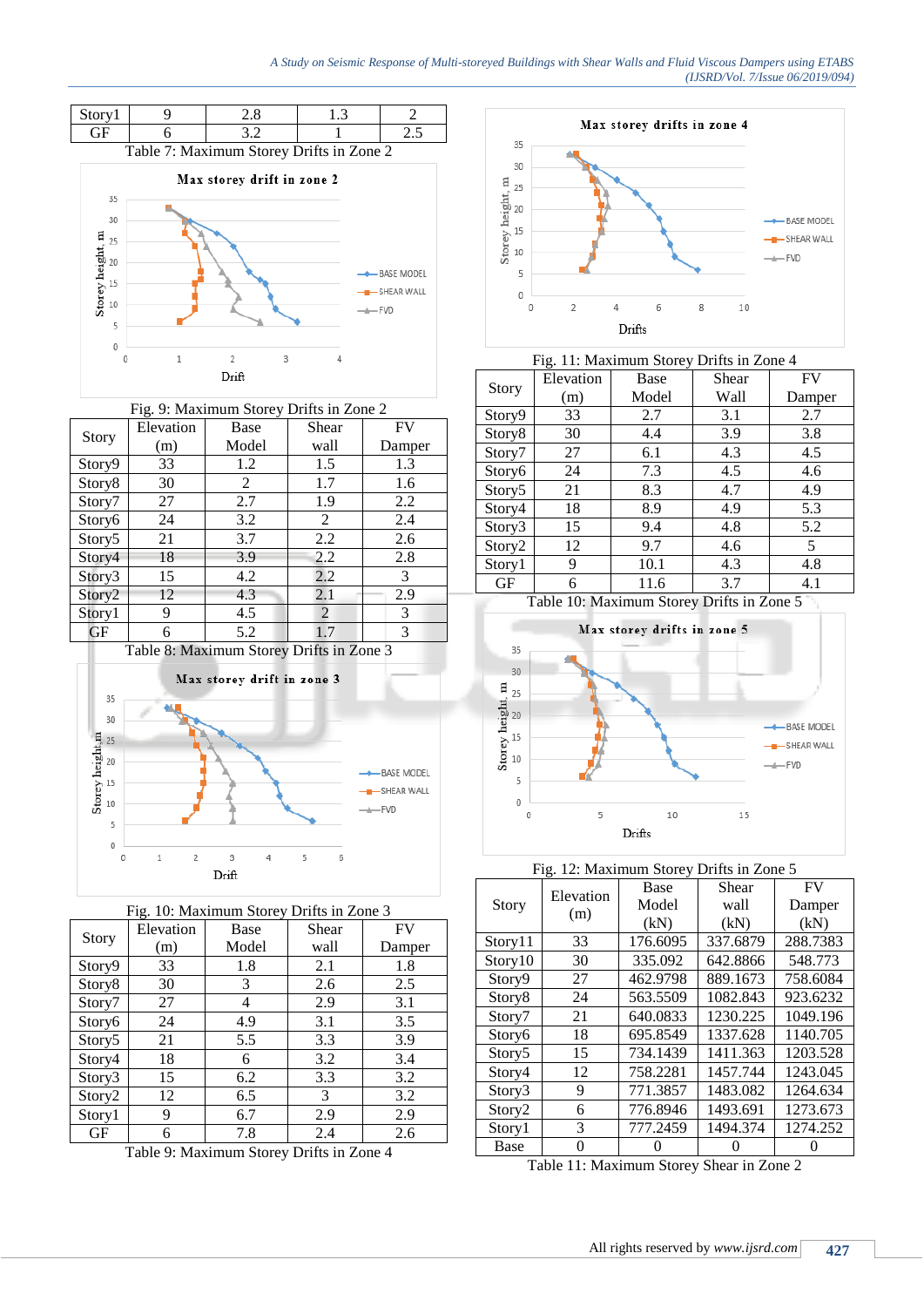

| Fig. 13: Maximum Storey Shear in Zone 2  |                  |           |           |           |
|------------------------------------------|------------------|-----------|-----------|-----------|
| Story                                    | Elevation<br>(m) | Base      | Shear     | <b>FV</b> |
|                                          |                  | Model     | Wall      | Damper    |
|                                          |                  | (kN)      | (kN)      | (kN)      |
| Story11                                  | 33               | 282.5751  | 540.3006  | 461.9813  |
| Story10                                  | 30               | 536.1472  | 1028.6186 | 878.0367  |
| Story9                                   | 27               | 740.7677  | 1422.6678 | 1213.7735 |
| Story <sub>8</sub>                       | 24               | 901.6815  | 1732.5483 | 1477.7972 |
| Story7                                   | 21               | 1024.1333 | 1968.3606 | 1678.7133 |
| Story6                                   | 18               | 1113.3679 | 2140.2048 | 1825.1276 |
| Story5                                   | 15               | 1174.6302 | 2258.181  | 1925.6454 |
| Story4                                   | 12               | 1213.165  | 2332.3896 | 1988.8724 |
| Story3                                   | 9                | 1234.2171 | 2372.9308 | 2023.4142 |
| Story2                                   | 6                | 1243.0313 | 2389.9048 | 2037.8764 |
| Story1                                   | 3                | 1243.5935 | 2390.9978 | 2038.8032 |
| Base                                     | $\Omega$         | O         | 0         | 0         |
| Table 12: Maximum Storey Shear in Zone 3 |                  |           |           |           |



Fig. 14: Maximum Storey Shear in Zone 3

| <b>Story</b> | Elevation<br>(m) | Base      | Shear     | <b>FV</b> |
|--------------|------------------|-----------|-----------|-----------|
|              |                  | Model     | Wall      | Damper    |
|              |                  | (kN)      | (kN)      | (kN)      |
| Story11      | 33               | 423.8627  | 810.451   | 629.9719  |
| Story10      | 30               | 804.2208  | 1542.9279 | 1317.0551 |
| Story9       | 27               | 1111.1516 | 2134.0016 | 1820.6602 |
| Story8       | 24               | 1352.5222 | 2598.8225 | 2216.6958 |
| Story7       | 21               | 1536.1999 | 2952.5409 | 2518.07   |
| Story6       | 18               | 1670.0519 | 3210.3071 | 2737.6913 |
| Story5       | 15               | 1761.9453 | 3387.2715 | 2888.4681 |
| Story4       | 12               | 1819.7475 | 3498.5845 | 2983.3086 |
| Story3       | 9                | 1851.3257 | 3559.3962 | 3035.1214 |

| Storv2 | 1864.547  | 3584.8572 | 3056.8146 |
|--------|-----------|-----------|-----------|
| Storv1 | 1865.3902 | 3586.4968 | 3058.2048 |
| Base   |           |           |           |

Table 13: Maximum Storey Shear in Zone 4





| <b>Story</b>       | Elevation<br>(m) | Base              | Shear     | <b>FV</b> |
|--------------------|------------------|-------------------|-----------|-----------|
|                    |                  | Model             | Wall      | Damper    |
|                    |                  | (kN)              | (kN)      | (kN)      |
| Story11            | 33               | 635.794           | 1215.6764 | 1039.4579 |
| Story10            | 30               | 1206.3312         | 2314.3918 | 1975.5826 |
| Story9             | 27               | 1666.7274         | 3201.0024 | 2730.9904 |
| Story8             | 24               | 2028.7833         | 3898.2338 | 3325.0436 |
| Story7             | 21               | 2304.2999         | 4428.8114 | 3777.105  |
| Story6             | 18               | 2505.0778         | 4815.4607 | 4106.537  |
| Story5             | 15               | 2642.918          | 5080.9073 | 4332.7021 |
| Story4             | 12               | 2729.6213         | 5247.8767 | 4474.963  |
| Story3             | 9                | 2776.9885         | 5339.0944 | 4552.682  |
| Story <sub>2</sub> | 6                | 2796.8205         | 5377.2859 | 4585.2218 |
| Story1             | 3                | 2798.0853         | 5379.7451 | 4587.3072 |
| <b>Base</b>        | 0                | $\mathbf{\Omega}$ | O         |           |

Table 14: Maximum Storey Shear in Zone 5



Fig. 16: Maximum Storey Shear in Zone 5

# IV. CONCLUSIONS

- 1) In Zone 3, the maximum storey displacements of is base model reduced by 36.26% and 22.93% by shear wall and FVD models respectively.
- 2) In Zone 4, the percentage reduction of maximum storey displacements were found to be 36.94% and 25.75% by use of shear wall and FVD model respectively.